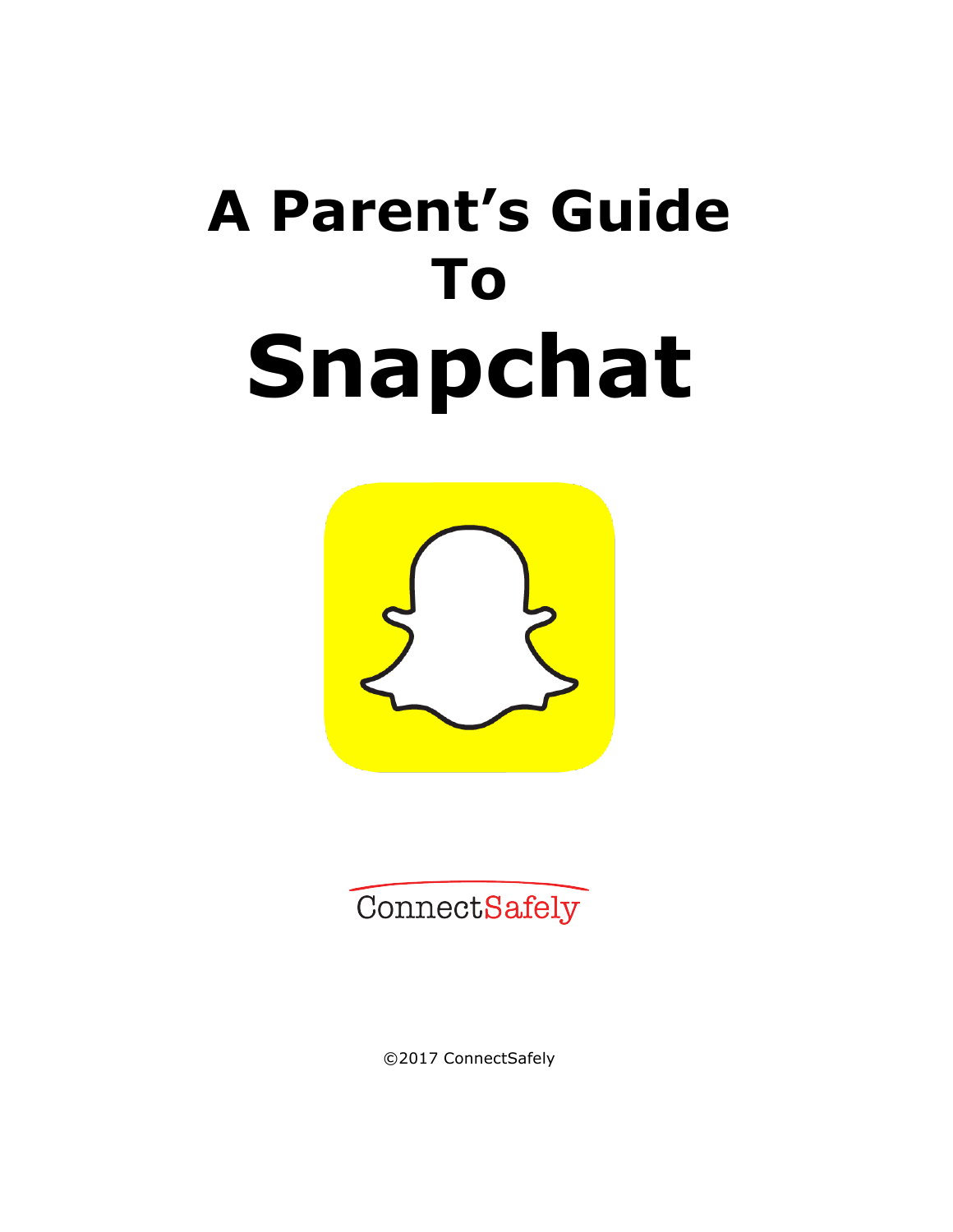# **Top 5 Questions Parents Have About Snapchat**

#### 1. *Why do kids love Snapchat?*

Kids love Snapchat because they love talking to their friends. Snapchat is a spontaneous and creative way to communicate with unique features that are just plain fun—Snapchatters can send images and short videos called "Snaps" that can be drawn on or modified with tools like Filters, Stickers and Lenses. Snapchat is playful and "in the moment," a refreshing change from the world of social media, where you often become the sum of everything you've shared.

#### *2. What's the appeal of having your messages disappear in seconds?*

Snapchat's ephemerality mirrors "real life" conversations. When you go to lunch with a friend, the conversation doesn't last beyond the meal  $-$  and Snapchat has managed to recreate that light, low-pressure feeling. Because Snaps aren't on display anywhere forever, there isn't the reputation anxiety or image-curation fatigue people feel in other services.

#### *3. Does Snapchat have a minimum age?*

Yes, the minimum age is 13, in compliance with the U.S. Children's Online Privacy Protection Act (COPPA). Snapchat ask for a date of birth upon sign up, and if the birth date indicates that the user is under 13, they're not allowed to create an account.

#### *4. What are the risks in using Snapchat?*

Some adults worry that Snapchat's ephemeral nature will encourage people to Snap without worrying about the consequences, but most people don't use Snapchat that way. They use it because it's a fun, visual way to communicate that lets them be silly without worrying about what comes next. However, as with all digital media, there are risks in broadcasting personal information like location to strangers and to posting content that violates Snapchat's Community Guidelines. And users should know that there are ways for others to capture virtually any digital content, including "disappearing" images and video on Snapchat.

#### *5. What's the best way to help kids stay safe on Snapchat?*

A positive experience on Snapchat ultimately depends on how it is used. It is important to talk to kids about being thoughtful while using social media. Remind your kids that they should speak to a trusted adult when they see something that concerns them and to avoid meeting up with strangers, even if they have an online friendship with them. Parents should also make sure their kids' privacy settings are set to "My Friends" only, as explained below.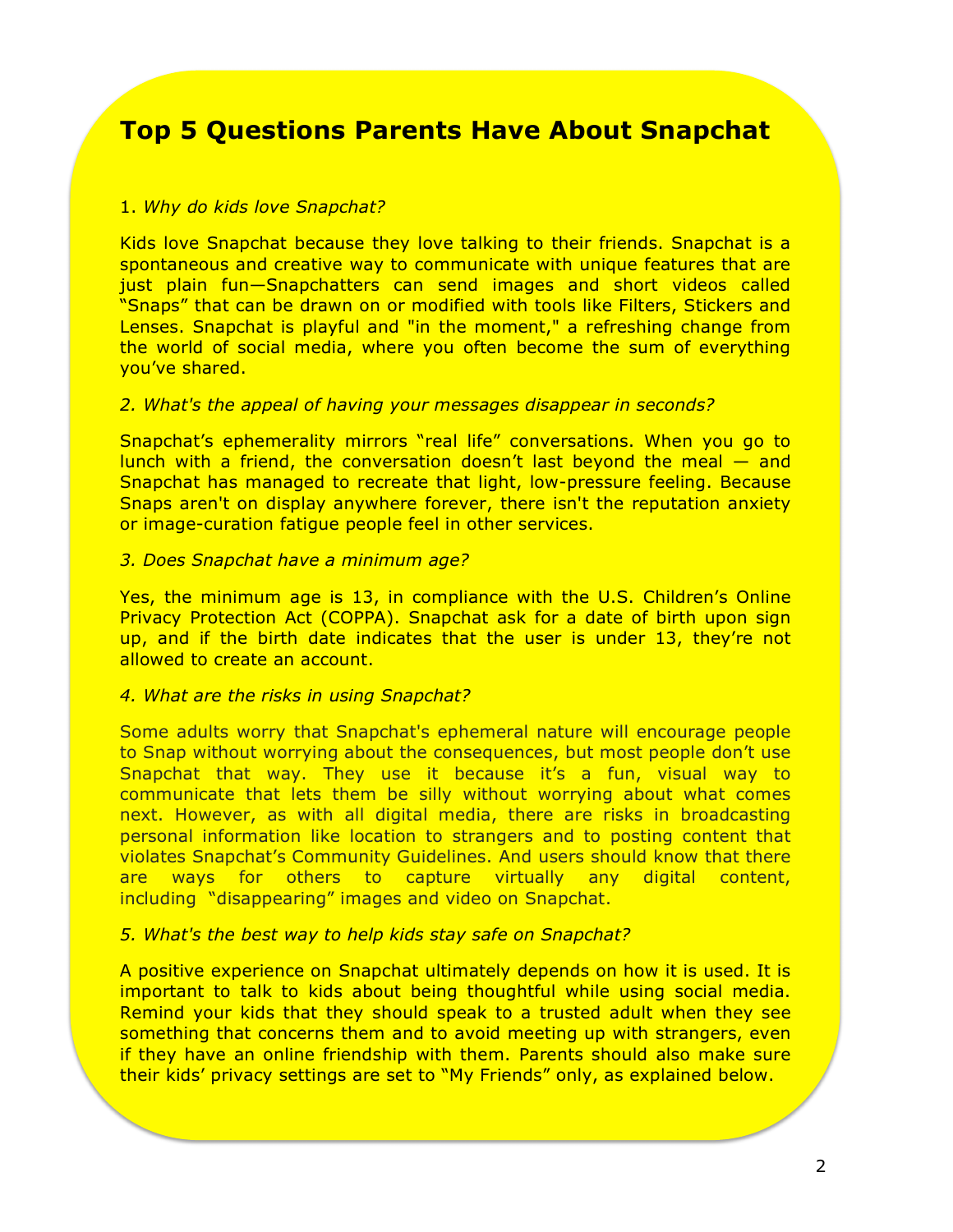Snapchat is all about fun and spontaneity. By default, the text, photos and videos you send disappear seconds after they're viewed – you get to decide how long your friends have to view them. One thing users love about that is they can share a moment that's digital footprint-free – they don't have to think about how their photos, videos or comments make them look to some unknown audience somewhere out in the future. Snapchat is "in the moment" - not so much about taking pictures to look at later in life (though you can do that) but to let people experience them right now and then move on.

However, as we'll show you below, there are ways to save what you share. So no one should develop a false sense of security.

Snapchat runs on Android phones and tablets and on iPhone, iPad and iPod Touch. In September 2016, Snap, Inc., the company behind the Snapchat app, announced its first hardware product, Spectacles, which consist of sunglasses with a built-in video camera (more on this later).

## **Snapchat's features**

- **Snaps.** Every Snap starts with a photo or video. Snapchatters can layer text, emojis, doodles, and more on top, and choose how long they want the Snap to be displayed (up to 10 seconds). Then, you can send the Snap to one or more friends. During a Snapstreak, an emoji shows up next to a friend's name. This means you and your friend have Snapped each other within 24 hours for more than one consecutive day. Your privacy settings determine who you can receive Snaps from.
- **Stories.** Stories is a feature that lets you string Snaps together into one longer narrative that stays available for 24 hours. When you take a Snap, you have the option to add it to your Story. Each Snap you add helps to tell a Story in chronological order, the way you actually experienced it.
- **Live Stories.** Live Stories are compilations of Snaps submitted by Snapchatters from events and locations around the world. Live Stories might feature a local concert or sporting event or offer a unique perspective of a city or news events.
- **Discover.** Discover allows you to explore channels from established publishers who curate their own content. The Discover screen in Snapchat also includes a selection of the day's Live Stories.
- **Video & text chat.** Snapchat also allows for one-on-one chat. Like Snaps, chats are cleared when a recipient leaves the Chat screen. But you always have the option to save a message you'd like to keep.
- **Snap Map.** Snap Map makes it easy to see Snaps and Stories of events, breaking news, and more from around the world. The Map also lets Snapchat users see where their friends are, as long as these friends choose to share their locations with them. Location sharing with friends via the Map is optional and is off by default; however, if you submit a Snap to Our Story, it may appear publicly on the Map in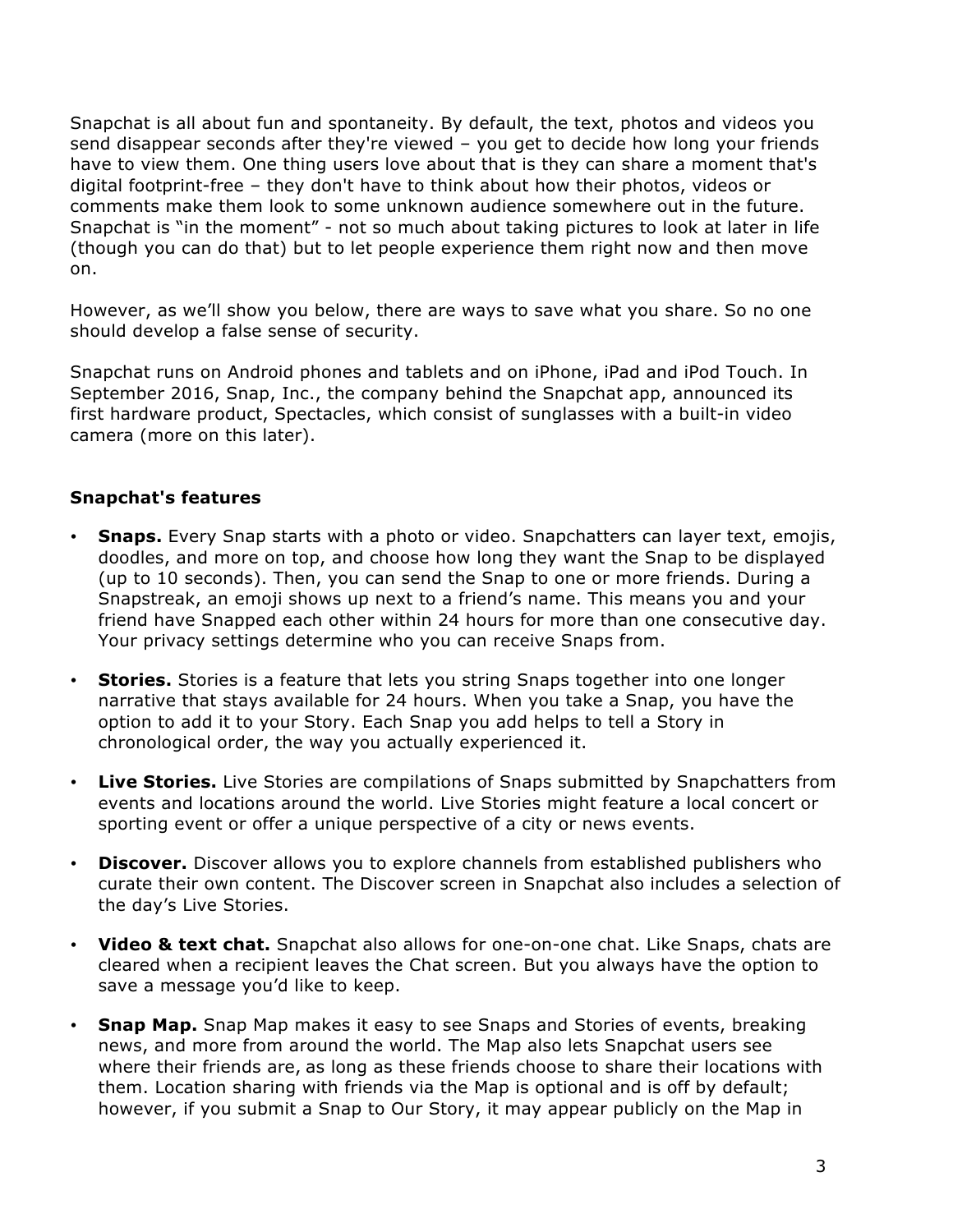the exact location it was taken. Once you opt-in, whatever audience you're sharing with can see your location updated, every time you open the Snapchat app, regardless of whether you send them or anyone else a Snap. See http://bit.ly/2uC4e8S for information on how to control who can see your location in Snapchat.

- **Lenses, Filters and Stickers.** There are a ton of ways to customize the look of your Snaps. Lenses add real-time special effects and sounds to a Snap. Filters offer different design overlays, like the current time or weather. Geofilters are a popular way to customize your Snap at specific locations or events around the world. Stickers are colorful images and cartoons that give you additional ways to express yourself.
- **Memories.** Memories is a private collection of the Snaps and Stories that you choose to save and that don't disappear. You can use Memories to create new Stories and Snaps. You can also choose to store certain Memories in the password-protected "My Eyes Only" section, which is an important feature for parents to be aware of.
- **Snapcash**. Snapchat's payment feature is not for users under 18, but parents will want to know about it so nobody "borrows" their debit card to pay someone back or receive money via Snapchat. Snapchat partnered with Square, Inc., to enable users to link their Snapchat and debit card accounts to be able to make "peer-to-peer" payments (for things like paying someone back for movie tickets, lunch, etc.).
- **Spectacles**. Spectacles are sunglasses with a built-in video camera. The glasses light up to show that you are taking a Snap, though this may not be obvious to everyone at first so if your kids are using Spectacles, talk with them about protecting other people's privacy by asking permission before recording them. You can connect the glasses directly to a phone via Bluetooth or WiFi to add videos to Memories.



# **Tips for you and your kids**

- *Manage your settings:* Snapchat's privacy settings are important to understand. The default "My Friends" setting only allows users to send and receive media from users they have added to their friends list. We recommend that any minor using Snapchat continues to use this setting. For more help with this, visit https://support.snapchat.com/a/privacy-settings.
- *Personal information:* Remind your kids to be careful about sharing any personally identifiable information. Information like phone number, home address, financial and medical information should never be shared.
- *Saving Snaps:* Even though Snaps aren't saved by default, it's always possible for the creator to save a Snap before sending it or for a viewer to take a screenshot. One can even take a picture of the screen with another camera or use other tools to save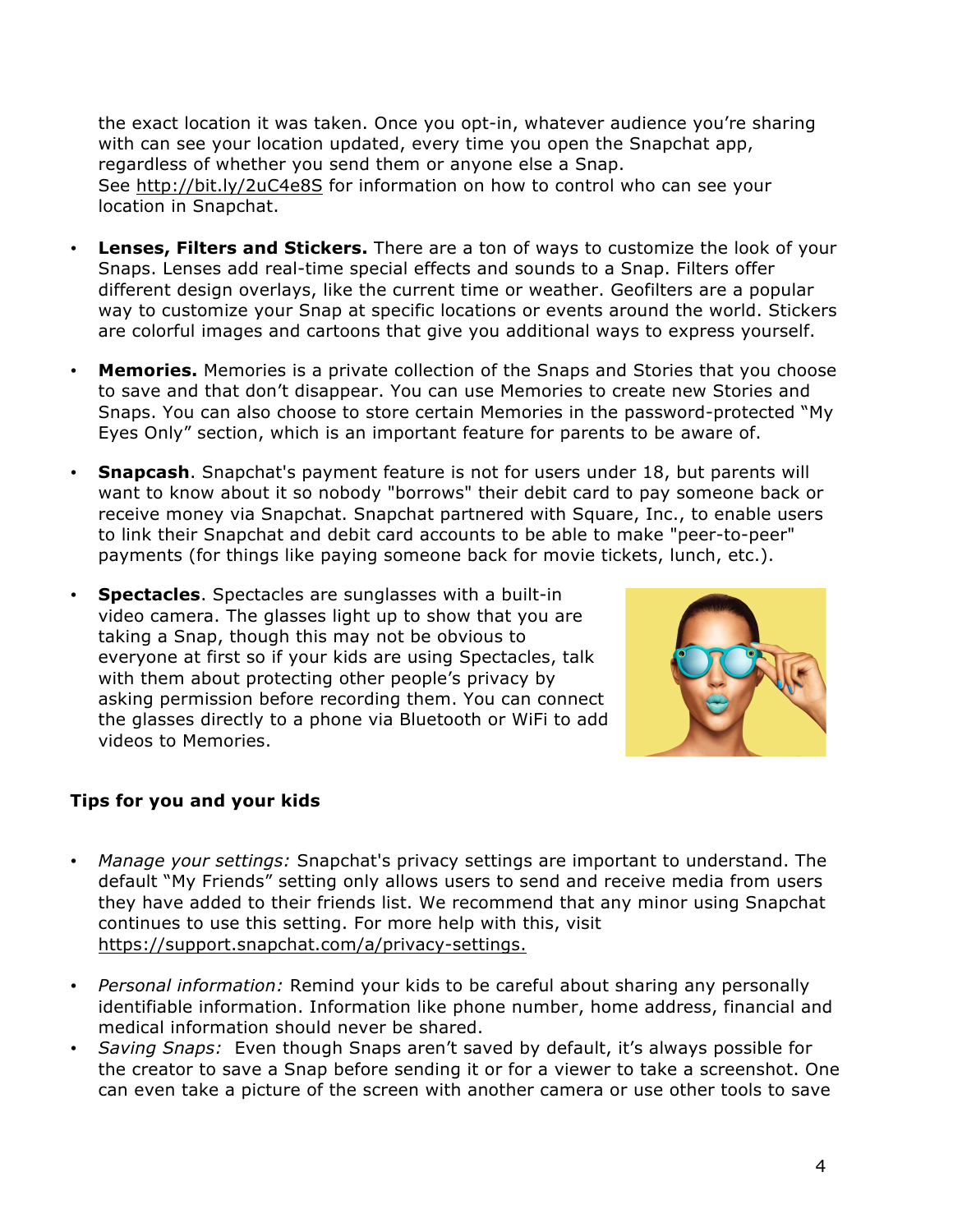a copy. So it's important to remind kids to never send Snaps that are illegal, could get them in trouble now or in the future, or would be embarrassing if seen by people like grandparents or college admissions officers.

- *Protect passwords:* Like all services, make sure your kids have a strong and unique password that they don't share with anyone. If someone has their password, it's possible for them to impersonate them or to compromise their account. For more on this, visit http://www.connectsafely.org/tips-to-create-and-manage-strongpasswords/.
- *Device-level controls:* Android and iOS operating systems offer parental controls for mobile devices. Use these to actively manage your child's phone usage.
- *Keeping it real:* Snapchat is a service designed for "real life" friends, but there are still ways for your kids to find people they don't know (such as finding their Snapchat username on other services). Remind your kids that it's not safe to meet-up with a person they meet online.
- *Bullying:* Bullying violates Snapchat's Community Guidelines and is not tolerated on the platform. Make sure to talk to your kids about why bullying is wrong. Also remind them to talk to you or any other trusted adult if they are ever on the receiving end of bullying or unwanted content. For more advice on talking to your kids about cyberbullying, visit http://www.connectsafely.org/cyberbullying/.
- *Nudity:* Aside from violating Snapchat's community standards, teens need to know that exchanging nude or sexually explicit images of anyone under 18, including themselves, can be a serious crime. For more on this, see http://www.connectsafely.org/tips-for-dealing-with-teen-sexting/

# **What to do about harassment or unwanted Snaps**

If your child's settings are set to "My Friends" but they are still receiving abusive Snaps from another user, they should block the user and report them to Snapchat's Safety team.

- *Block another user*. Snapchat allows users to block someone from sending them Snaps. For more information on how to block another user visit https://support.snapchat.com/en-US/article/block-friends.
- *Report abuse.* If anyone receives inappropriate photos or someone's harassing him or her, contact Snapchat's Safety team by going to https://support.snapchat.com/en-US/ca/policies-and-safety and navigating to the "Report a Safety Concern" tab in the menu. In the event you encounter anything that appears to be illegal or dangerous, or if you have reason to believe someone is at risk of harm or self-harm, immediately contact local law enforcement.